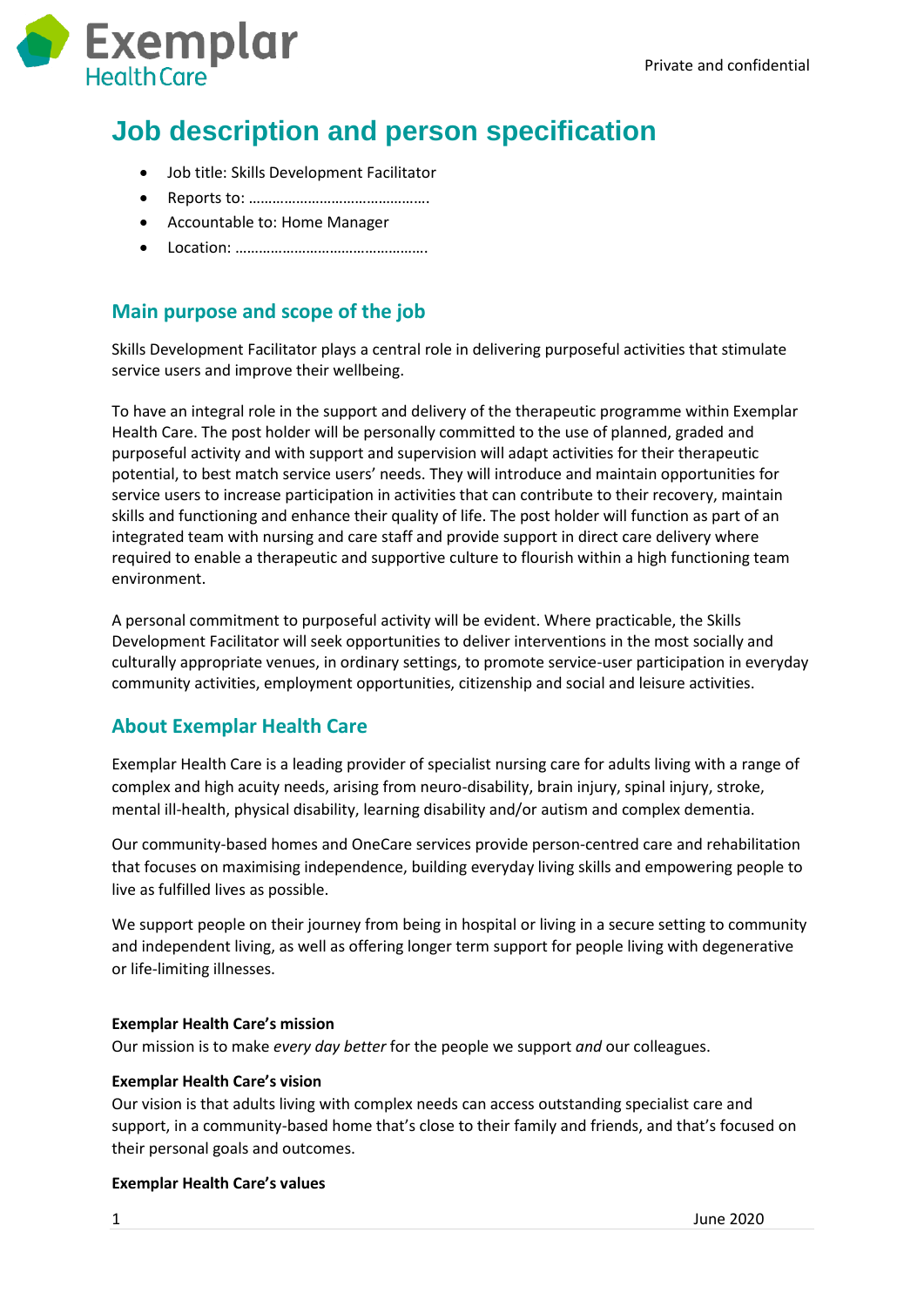

Our values express what it's like to work at Exemplar Health Care and our colleagues should make these a part of everything that they do. We're looking for people whose personal values match our values of:

- $\bullet$  Fun
- Integrity
- Responsive
- Success
- Teamwork

Read more about our values [here.](https://www.exemplarhc.com/about-us/our-values)

## **Key responsibilities**

- Planning facilitating, and contributing to the provision of a flexible, service user centred programme of therapeutic activities, with some skills, rehabilitation and recovery focus, for individuals and groups of service users
- Delivering specialised rehabilitative, skills-based work, delegated as part of an individual's specific support plan, to enable service users to achieve their goals and aspirations in relation to their optimal performance in self-care, leisure and productivity.
- Championing service users' rights for social inclusion and working with the nursing team to optimise opportunities for this
- Promote physical health through activity and support other team members to expand the opportunities for activities that promote recovery and wellbeing
- Support in the assessment of service users' functioning and performance and their overall health needs using a range of standardised assessment tools
- Keep accurate records and produce summary reports ahead of service user review meetings which include information about participation, engagement and measured outcomes.
- Contribute to maintaining stock, advising on required resources and equipment to carry out the role and including the responsible management of petty cash.
- Contribute to the team's efforts to ensure the environment can be least restrictive, optimally 'normalised' and occupational risk factors mitigated as best as is possible.
- Contribute to professional review meetings to provide feedback regarding outcomes following participation in therapeutic activity programmes

## **Clinical and Therapeutic**

- Work as part of a team providing a range of physical and mental health services to positively promote the maintenance and development of skills through a process of rehabilitation, recovery and social inclusion strategies focussed on the direct needs of service user.
- Implement specific aspects of the treatment and support plan as directed by the nursing team.
- Provide a range of therapeutic activities graded to reflect service user choice, ability, limitations, stage of recovery, and stage of life - enabling and guiding individuals to achieve their optimal performance and personal goals.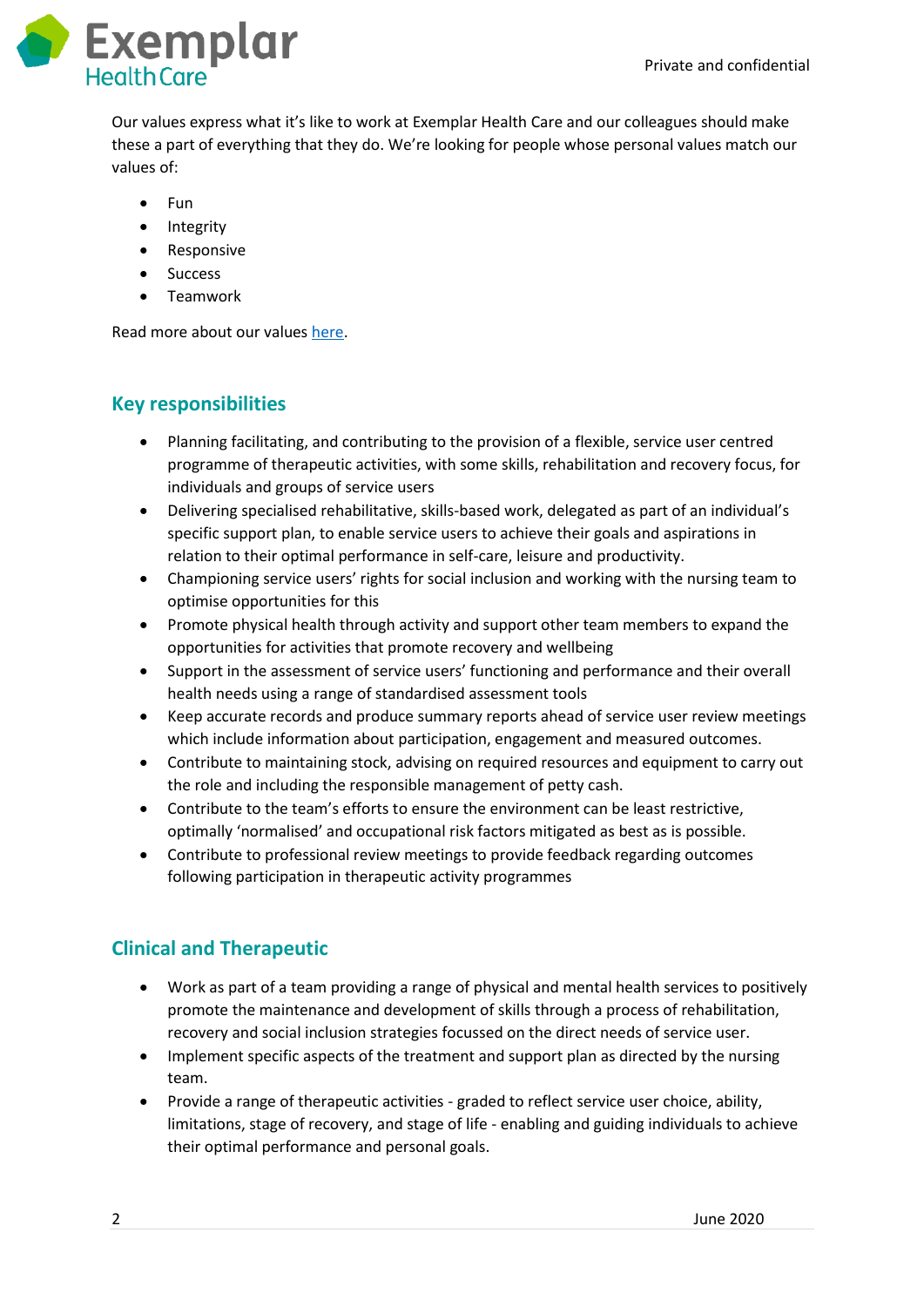

- Work effectively as a member of the team to provide a range of unit or community based activities that develop independence and skills, promote recovery and wellbeing and that encourage service users' participation in 'ordinary' community social and leisure activities
- Provide regular and practical support to service users in developing optimal independence, and maintaining dignity and self-respect. This may include support with tasks for daily living and home management e.g. budgets, cooking, cleaning and self-care.
- Contribute information and observations and provide structured feedback on service users' functioning to inform standardised assessments and outcome measures.
- On behalf of the nursing team, implement and evaluate agreed therapy interventions that support the service user to achieve agreed goals.
- Provide timely written or verbal reports as required regarding service users' performance and progress, in areas of self-care/maintenance, leisure and productivity, and ensure that up-to-date written records are maintained.
- Support and contribute to the completion of risk assessments and contribute to provision of activities and environmental adaptation to mitigate some of these risks
- Support the wider staff team in planning and providing a range of activities that promote recovery, independence, and social inclusion and encourage the wider team to adopt therapeutic approaches in the use of daily activities.
- Be an active networker, building relationships with local organisations that can assist in increasing opportunities for service users to access specialist community supports, nonspecialist services, education and employment opportunities, and leisure and social resources.

# **Conduct and Competency**

- Maintain confidentiality and a high professional standard in service user care at all times.
- Follow company policies and procedures and maintain up-to-date skills and knowledge through participation in continuing practice development.
- Respect the individuality, values, cultural and religious diversity of clients ensuring one's own practice is sensitive to these factors, and contributes to the provision of a culturally competent service.
- Be alert to potential ethical dilemmas and sensitive situations, discussing these with colleagues, seeking guidance as necessary, and recognizing limits of own experience knowledge and competence.
- Review and reflect on own practice and performance through effective participation in clinical supervision.
- Keep a record of training and development activities.

# **Health and safety**

As an employee of Exemplar Health Care Health Care, the post holder has a duty under the Health and Safety at Work Act 1974, to: -

- Take reasonable care of the health and safety of themselves and all other persons who may be affected by their acts or omissions at work.
- Co-operate with their employer to ensure compliance with Health and Safety legislation and the Health and Safety policies and procedures of the service, not intentionally or recklessly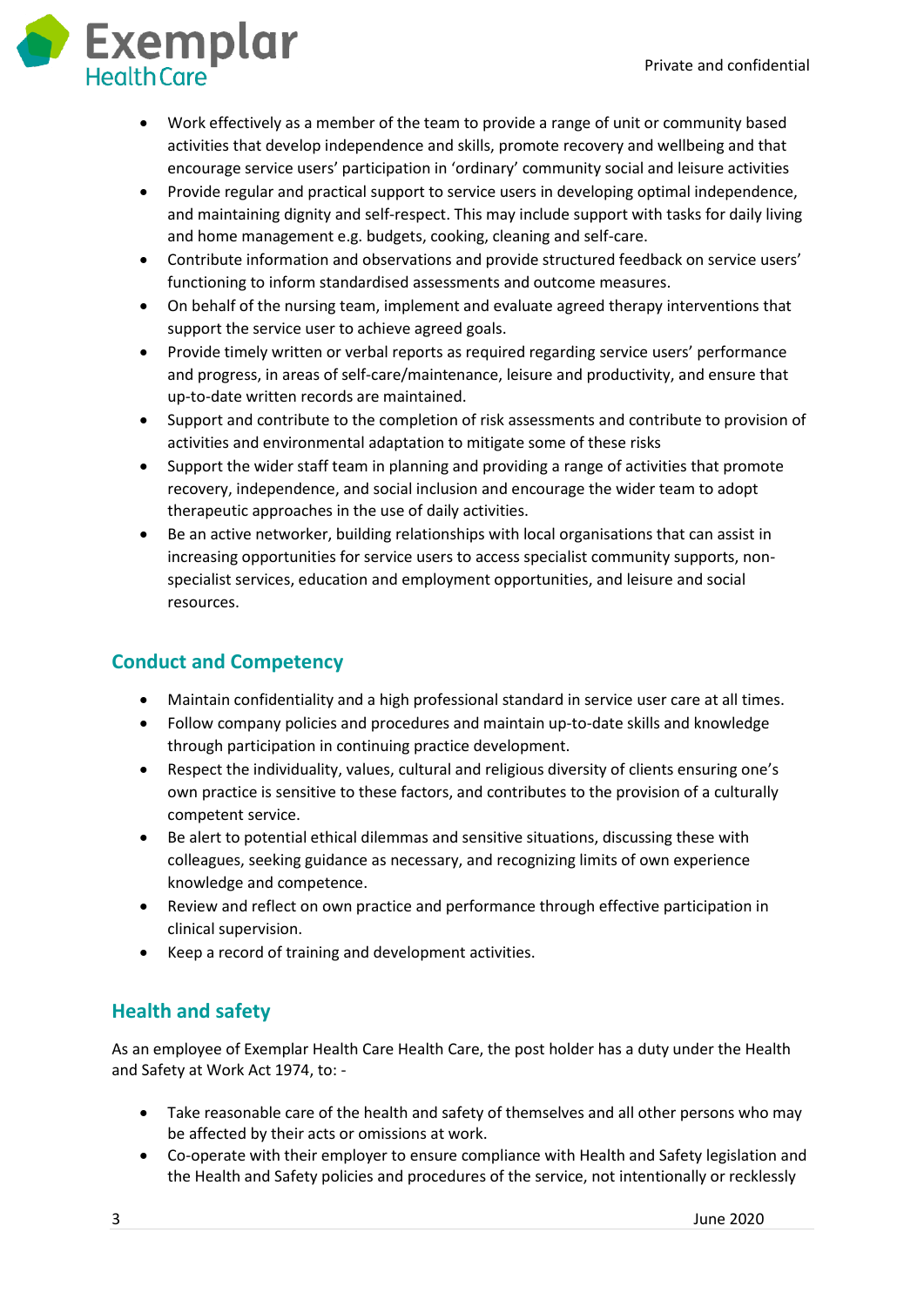

interfere with, or misuse, anything provided in the interests of health, safety, or welfare, in pursuance of any of the relevant statutory provisions.

- Recognise the personal right of the service user to positive risk taking in promoting their own recovery, working within identified guidelines.
- Have a general duty to take reasonable care for the health and safety of self and others who may be affected by their acts or omissions at work. All safety rules, regulations and codes of practice relating to the work area should be observed.
- Report all accidents, dangerous occurrences, incidents and hazards in line with company policy.
- Respect confidentiality relating to information gained through employment with the organisation and to ensure information is not disclosed to any unauthorised person/agency.

# **Safeguarding**

Colleagues are required to take responsibility in all areas of work for safeguarding people at risk (both adults and children) from any form of abuse or neglect. When delivering care and support, colleagues are required to comply with the requirements of legislation relating to care in the UK, including the Care Act (2014) and Mental Capacity Act 2005, which incorporates the Deprivation of Liberty Safeguards (DoLS).

To comply with the Exemplar Health Cares' Safeguarding Children and Adults policies, procedures and protocols, all individual colleagues (paid or unpaid) have a duty to safeguard and promote the welfare of children, young people and vulnerable adults.

This will require you to:

- Ensure you are familiar with and comply with local Child Protection Procedures and protocols for promoting and safeguarding the welfare of children and young people.
- Ensure you are familiar and comply with the Local Multi Agency Safeguarding Vulnerable Adults plans and procedures.
- Ensure you are familiar and comply with local protocols and systems for information sharing.
- Know the appropriate contact numbers and required reporting lines.
- Participate in required training and supervision.
- Comply with required professional boundaries and codes of conduct

## **Data protection**

The post holder must at all times respect the confidentiality of information in line with the requirements of the UK Data Protection Act 2018 and the General Data Protection Regulation (GDPR) 2018. This includes, if required to do so, obtain, process and/or use information held on a computer in a fair and lawful way, to hold data only for the specified registered purposes and to use or disclose data only to authorised persons or organisations as instructed.

This job description may be subject to review and appropriate modification. The post holder may be required to undertake other relevant and appropriate duties as reasonably required. I confirm I have read and understand this Job Description.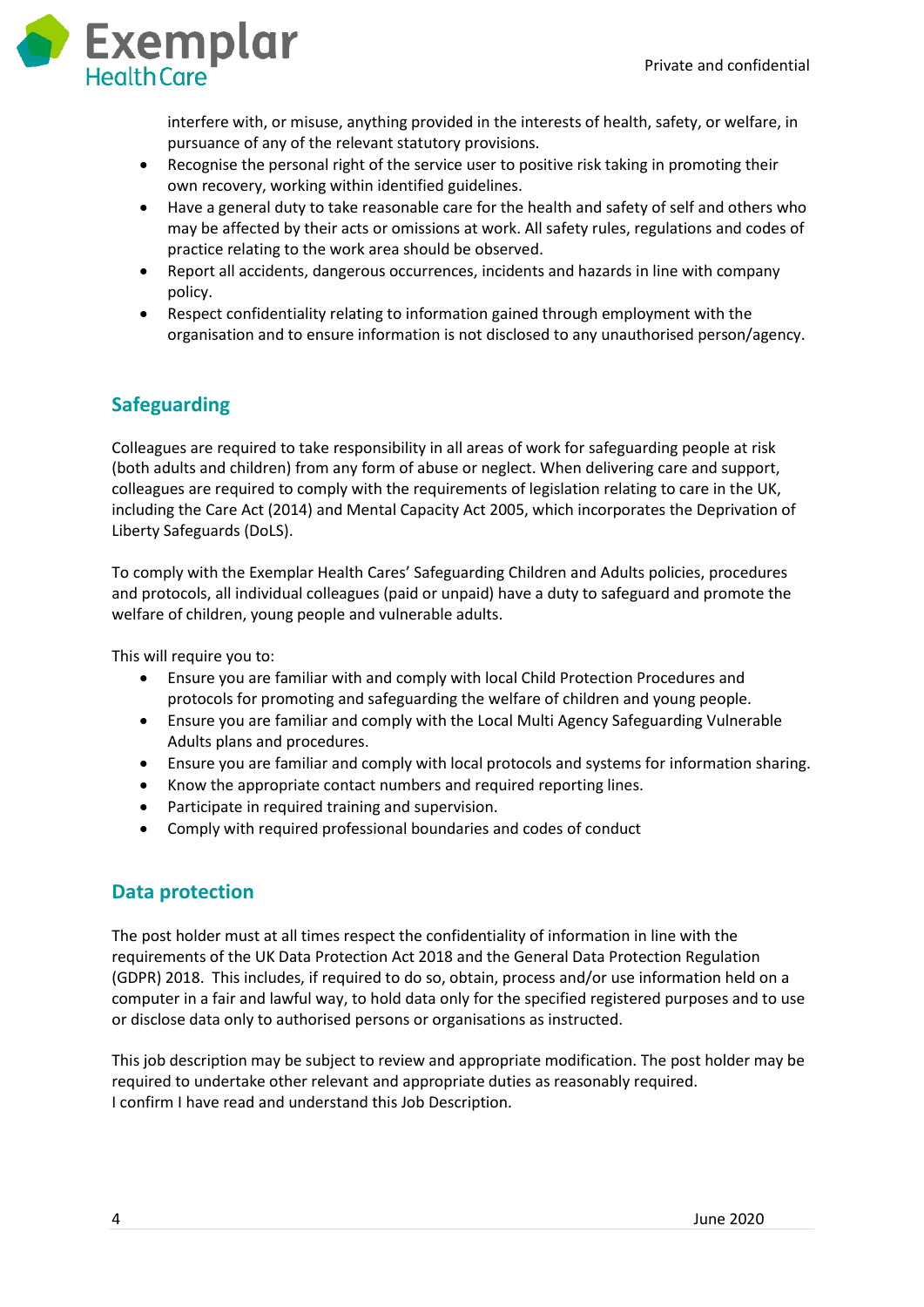

I confirm I have read and understand this Job Description

Name of Post holder: …………………………………..

Signature: …………………………………..

Date: …………………………………..

# **Person specification – Skills Development Facilitator**

### **Qualifications**

| Qualification                 | <b>Essential</b> | <b>Desirable</b> | How assessed             |
|-------------------------------|------------------|------------------|--------------------------|
| Hold a Level 2 or 3 health    |                  | Yes              | Application, Assessment, |
| and social care qualification |                  |                  | interview, certificates  |
| Mentor qualification          |                  | Yes              | Application, interview,  |
|                               |                  |                  | certificates             |
| First aid in the work place   |                  | Yes              |                          |

### **Skills and experience**

| <b>Skills and experience</b>   | <b>Essential</b> | <b>Desirable</b> | <b>How assessed</b>     |
|--------------------------------|------------------|------------------|-------------------------|
| Full UK driving license        | Yes              |                  | Application, interview, |
|                                |                  |                  | certificates            |
| <b>Demonstrated Continuous</b> |                  | Yes              | Application             |
| Improvement                    |                  |                  |                         |
| Care experience within a       |                  | Yes              | Application, interview, |
| repeatable health care         |                  |                  | certificates            |
| provider                       |                  |                  |                         |
| Excellent interpersonal skills | Yes              |                  | Application, interview, |
|                                |                  |                  | certificates            |
| <b>Excellent communication</b> | Yes              |                  | Application, interview, |
| skills verbal and written      |                  |                  | certificates            |
| Experience in arranging        |                  | Yes              | Application, interview, |
| activities in a care setting   |                  |                  |                         |
| and risk Assessments           |                  |                  |                         |
| <b>Time Management</b>         | Yes              |                  | Application, interview, |
| Works under own initiative     | Yes              |                  | Application, interview, |
| Creative thinking and          | Yes              |                  | Application, interview, |
| understanding of person        |                  |                  | certificates            |
| centered approach to           |                  |                  |                         |
| organizing activities          |                  |                  |                         |
| Experience in or knowledge     |                  | Yes              | Application, interview, |
| of complex care                |                  |                  | certificates            |
| Ability to coordinate and      |                  | Yes              |                         |